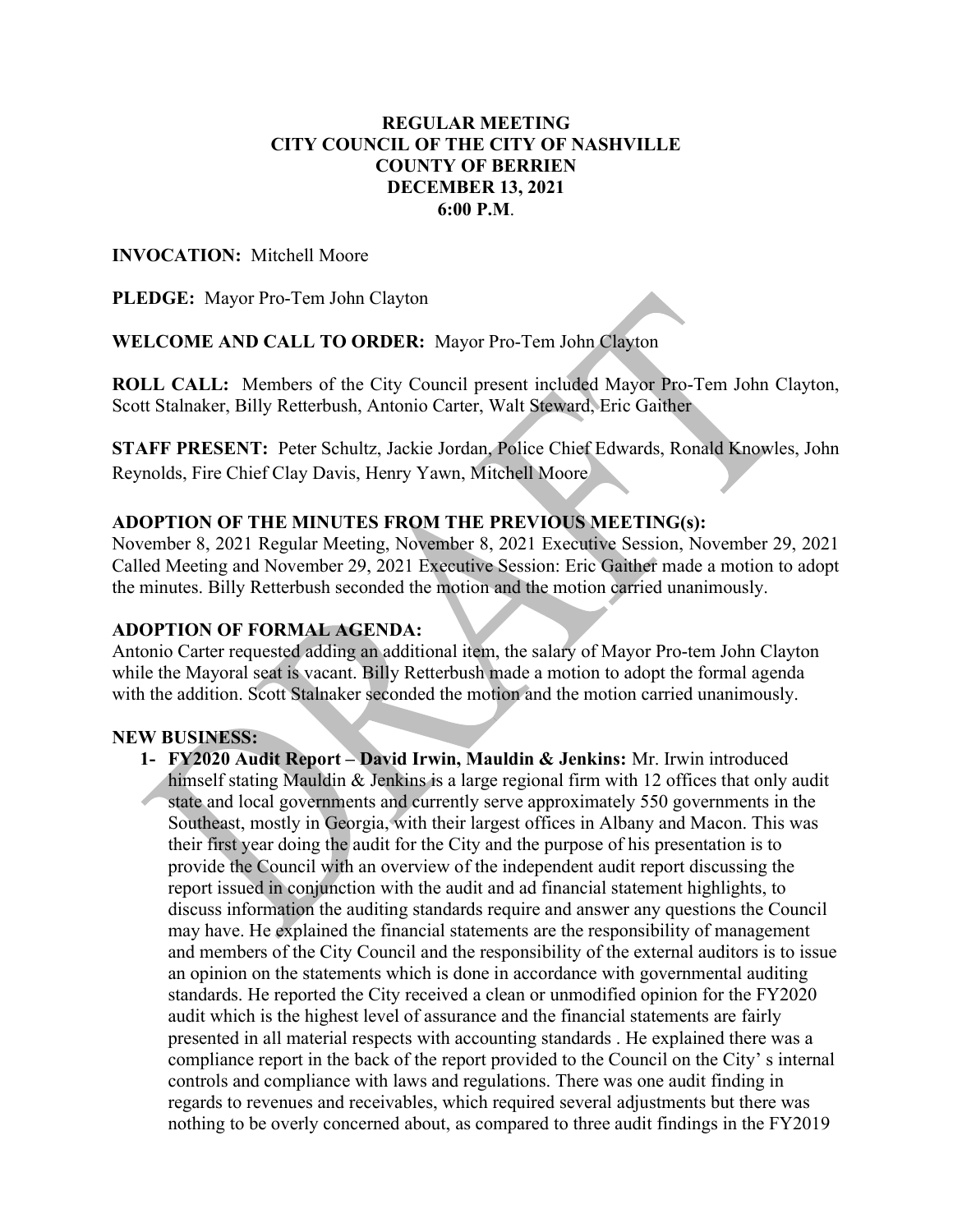audit. He mentioned this is the FY2020 audit so the numbers are seventeen (17) months old. He reported the general fund balance, the main fund, increased by approximately \$55,000 with revenues of \$3.45 million and expenditures of \$3.4 million and this was a plus with all the uncertainties from COVID and compared to many others for 2020. He explained fund balance is not cash to spend as you see fit but merely the difference between assets and liabilities, of which only a portion is cash on hand. The general fund incurs expenditures of approximately \$280,000 per month so as of July 31, 2020, there was about four (4) months of fund balance to cover operating expenditures. He mentioned the enterprise funds, the water/sewer and gas funds, which are self-sufficient operating revenues similar to a private sector business. The water/sewer fund increased by approximately \$440,000 with an ending net position of \$11.4 million. The gas fund increased by approximately \$100,000 with an ending net position of just under \$3 million. He again stated the City received a clean opinion and further reported they had no difficulties or disagreement in dealing with management and are independent of the City as required by law and standards. He also mentioned they are scheduled to begin the FY2021 audit this week.

- 2- DCA Application/NURA Project Peach Way Holdings Second Amendment Mitchell Moore/Mandy Young
- 3- GICH Mandy Young, GICH Alumni Advisory Board Chairman: {Items 2 and 3 became combined during the meeting} Mrs. Young explained her company's involvement in the Griner Gardens development and has been pursuing the project for the Beetree/Perkins area but were a few points shy on the second application for 2021. She discussed the process and the points regarding the application for funding explaining there were sixty-seven (67) applications and only nine (9) were funded but this is a prime geographical location and she expects a good chance for 2022 competition especially with GICH certification which she is working on with the help of Loren Williams, Henry Yawn and Nancy Pesce. Mr. Moore added they have worked very hard on these projects and these programs are interrelated and benefit each other with other projects such as the 2021CDBG's. He spoke of how the lack of points in certain areas such as program need precluded us from qualifying on the last CDBG. They are asking for an extension of the contract to apply a third time. Scott Stalnaker made a motion for the necessary amendment to the existing contract to extend it another year. Eric Gaither seconded the motion and the motion carried unanimously. The Council commended her efforts.
- 4- City Manager Position Mayor Pro-tem John Clayton: Mayor Pro-tem Clayton reported he spoke with Diane Westberry as the Council directed. She accepted the position of City Manager and they met in the middle with the monies the Council allotted him and she is to start on January 3, 2022.

#### 5- Beer, Wine and Liquor License Approvals for 2022 – Mayor Pro-tem John Clayton:

| <b>BUSINESS NAME</b>            | <b>APPLICANT NAME</b> | <b>ADDRESS</b>   | <b>DESCRIPTION</b> | AMT PAID |
|---------------------------------|-----------------------|------------------|--------------------|----------|
| 1st Choice                      | Mukeshkumar R Patel   | 705 N. Davis St. | Beer & Wine        | .000.00  |
| Circle K #2745012 (Flash Foods) | Thomas Ralph Harman   | 519 S. Davis St. | Beer & Wine        | ,000.00  |

#### 2022 BEER WINE LIQUOR LICENSES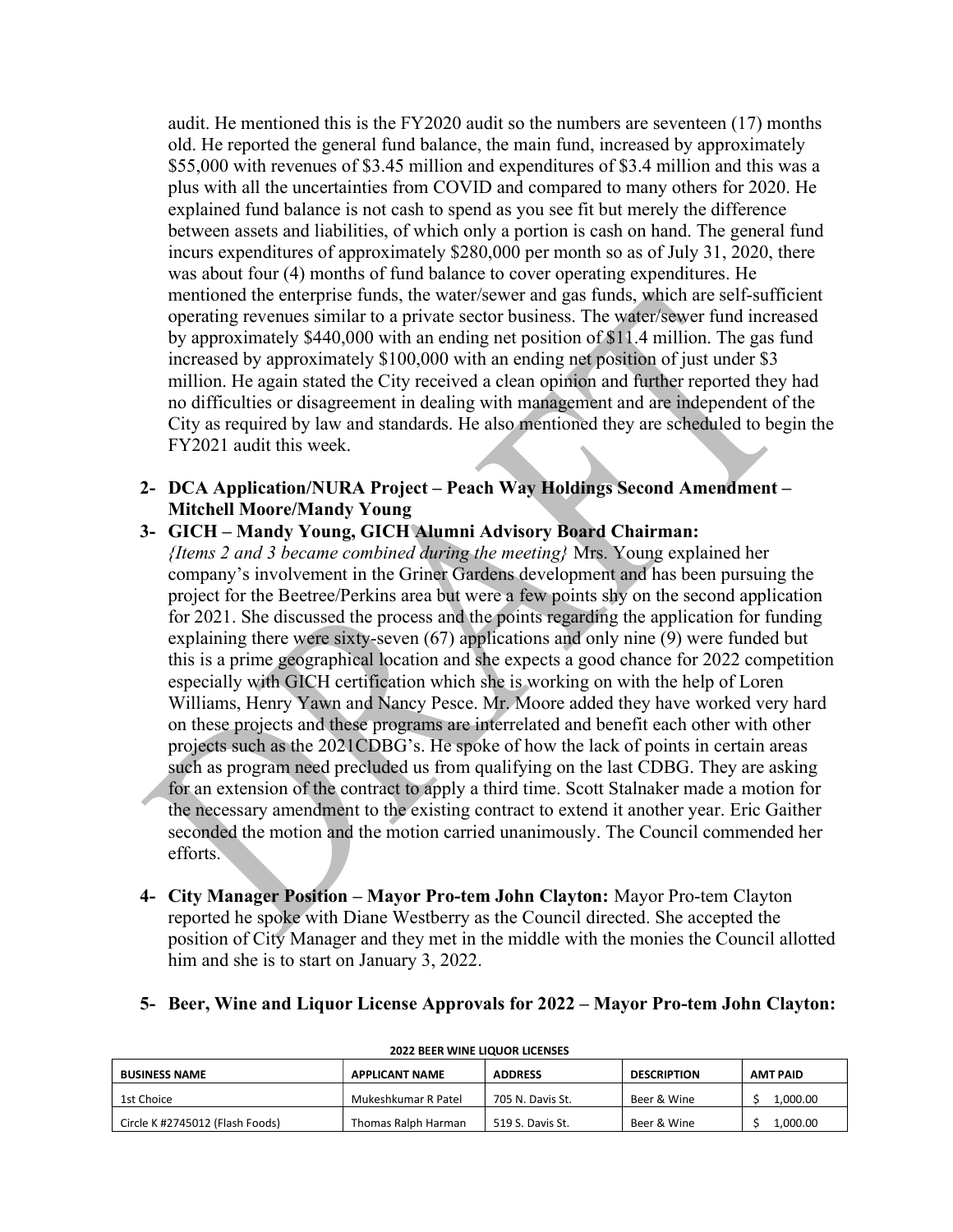| <b>Cork And Barrell</b>               | <b>Trevor Deron Carter</b>  | 320 S. Davis St.      | Beer, Liquor & Wine | Ś.<br>2,000.00 |
|---------------------------------------|-----------------------------|-----------------------|---------------------|----------------|
| <b>Discount Corner</b>                | Prahladbhai S Patel         | 302 S. Davis St.      | Beer                | \$<br>500.00   |
| Dollar General Market #13929          | Jessica N Clement           | 509 E. McPherson Ave. | Beer & Wine         | \$<br>1,000.00 |
| Food Lion #2807                       | Jeremiah Paul Ooten         | 207 E. McPherson Ave. | Beer & Wine         | \$<br>1,000.00 |
| Four Guys Convenience Store           | Pankajkumar R Patel         | 405 S. Davis St.      | Beer & Wine         | \$<br>1,000.00 |
| <b>Gaskins Meats &amp; More</b>       | Dennis Ray Gaskins Jr       | 1318 E. Marion Ave.   | Beer                | \$<br>500.00   |
| Justen B Mathis DBA Brooks Steakhouse | Justen B Mathis             | 1750 E. Marion Ave.   | Beer & Wine         | \$<br>1,000.00 |
| Mae's Café                            | Johnnie M Brand             | 902 E. Marion Ave.    | Beer                | \$<br>500.00   |
| OM & Aaron Corp DBA Lucky Corner      | Shilpaben B Patel           | 1001 S. Dogwood Dr.   | Beer                | \$<br>500.00   |
| Pap's 3                               | Pragnesh A Patel            | 730 E. Marion Ave.    | Beer                | \$<br>500.00   |
| Pit Stop                              | Dineshkumar S. Patel        | 514 S. Davis St.      | Beer & Wine         | \$<br>1,000.00 |
| Puerta Del Sol Inc.                   | <b>Alonso Martinez</b>      | 706 Tifton Rd.        | Beer & Wine         | Ś<br>1,000.00  |
| Puerta Del Sol Inc.                   | <b>Alonso Martinez</b>      | 704 Tifton Rd.        | Liquor By The Drink | Ś<br>2,000.00  |
| Quick Mart #2                         | Kaushik P Patel             | 708 Old Coffee Rd.    | Beer & Wine         | \$<br>1,000.00 |
| Quick Mart #1                         | Kaushik P Patel             | 224 Tifton Road       | Beer & Wine         | Ś.<br>1,000.00 |
| Rana Corp d/b/a J Raj Liquors         | Vidyakumari J Rana          | 301 N. Anderson Rd.   | Beer, Liquor & Wine | \$<br>2,000.00 |
| Rana Corp d/b/a J Raj Spirits         | Vidyakumari J Rana          | 720-A Adel Rd.        | Beer, Liquor & Wine | Ś<br>2,000.00  |
| Rana Corp d/b/a J & V Restaurant      | Vidyakumari J Rana          | 720 Adel Rd.          | Beer & Wine         | Ś<br>1,000.00  |
| Rana Corp d/b/a J & V Restaurant      | Vidyakumari J Rana          | 720 Adel Rd.          | Liquor By The Drink | Ś<br>2,100.00  |
| Rancho Alegre Mexican Restaurant      | Mireya S Solis              | 100 S. Jefferson St.  | Beer & Wine         | Ś<br>1,000.00  |
| Rancho Alegre Mexican Restaurant      | Mireya S Solis              | 100 S. Jefferson St.  | Liquor By The Drink | \$<br>2,000.00 |
| Stop & Shop                           | Chetnakumari M Patel        | 500 E. McPherson Ave. | Beer & Wine         | \$<br>1,000.00 |
| VFW Post 5978                         | <b>Grover Klim Nessmith</b> | 801 Tifton Rd.        | Beer & Wine         | Ś.<br>1,000.00 |
| <b>TOTAL</b>                          |                             |                       |                     | \$28,600.00    |

Mayor Pro-tem John Clayton presented the twenty-five (25) Beer, Wine and Liquor license applications as listed in the preceding table. Having nothing to prevent the approval of any of them, Billy Retterbush made a motion to approve the license applications presented. Walt Steward seconded the motion and the motion carried unanimously.

- 6- Resolution {#R-26-21} for Special Election May 24, 2022 for Vacant Mayoral Seat Mitchell Moore, City Attorney: Scott Stalnaker made a motion to approve and adopt the Resolution present by Mr. Moore. Walt Stalnaker seconded the motion and the motion carried unanimously.
- 7- Resolution {#R-25-21} of Election Returns of Municipal Election, November 2, 2021 and Runoff Election, November 30, 2021 – Mayor Pro-tem John Clayton: Eric Gaither made a motion to approve and adopt the Resolution on the election returns. Antonio Carter seconded the motion and the motion carried unanimously.
- 8- Affidavits and Resolutions {#R-27-21 and #R-28-21} for Executive Sessions on November 8, 2021 and November 29, 2021 – Mitchell Moore, City Attorney: Billy Retterbush made a motion to approve and adopt the Resolutions for the November 8,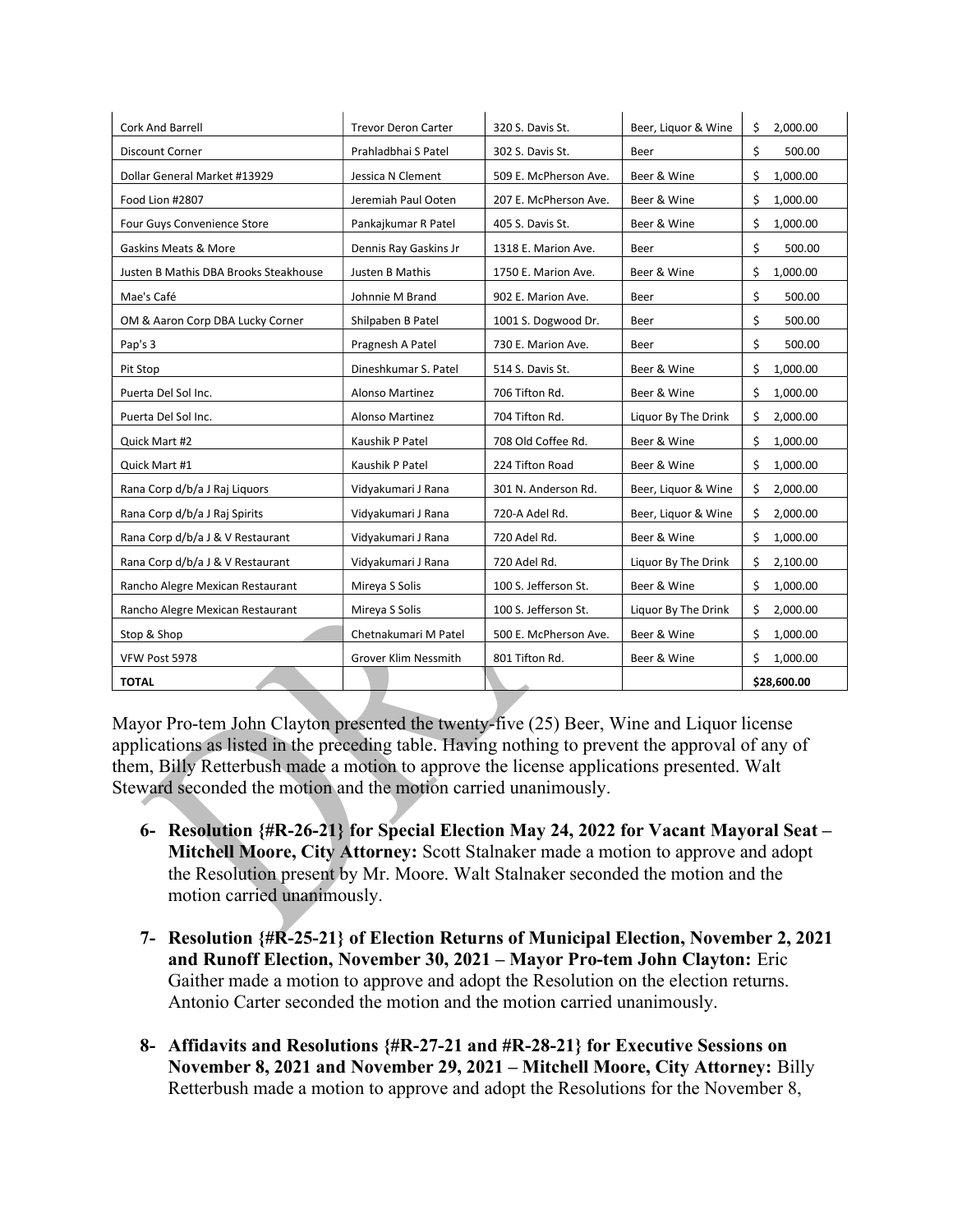2021 and November 29, 2021 Executive Sessions. Antonio Carter seconded the motion and the motion carried unanimously.

- 9- Resolutions {#R-29-21 and #R-30-21}: Unsafe Buildings at 309 West Avera Avenue and 102 Ann Street from August 9, 2021 Public Hearing – Mitchell Moore, City Attorney: Mr. Moore explained those Public Hearings provided findings that both structures were unsafe under code section 5-86 but because of the unusual circumstances regarding the title of the property and the agreement between the individuals, the Council was sympathetic to the situation and allowed extra time. He further explained these Resolutions were necessary for Code Enforcement to work with the individuals and take proper action if needed. Billy Retterbush made a motion to approve and adopt the Resolutions. Antonio Carter seconded the motion and the motion carried unanimously.
- 10- Next Regular Council Meeting, December 27, 2021/Christmas Holiday Mayor Protem John Clayton: Eric Gaither made a motion to cancel the December 27, 2021 Regular Council Meeting. Scott Stalnaker seconded the motion and the motion carried unanimously. *{The next regularly scheduled meeting will be January 10, 2022}*
- 11- Salary of Mayor Pro-tem John Clayton Councilman Antonio Carter: Mr. Carter explained Mayor Pro-tem John Clayton took over as acting Mayor when Mayor Scarbrough was suspended in March, 2021 and said he should receive the full Mayoral salary until a new Mayor is elected and pay him the difference retroactive to September, 2021, when Mayor Scarbrough resigned. The special mayoral election is scheduled for May, 2022. Eric Gaither made a motion to compensate Mayor Pro-tem John Clayton the Mayor's monthly salary until a new Mayor is elected in the Mayoral Election in May 2022, making it retroactive to September 2021, paying him the difference in the salary for the months of September, October, November and December. Billy Retterbush seconded the motion and the motion carried unanimously.

# City Manager Report:

Peter Schultz reported he received the final close out for final payment of \$14,588 East Asphalt from the LMIG project around the South Jefferson and South Bartow area. He said he had the engineers hold back some of the payment until everything was completed. Scott Stalnaker made a motion to approve the payment. Billy Retterbush seconded the motion and the motion carried unanimously.

Mr. Schultz provided the Council with a report from Davenport Public Finance. They have reviewed the City's GEFA loans and may be able to get them refinanced at a lower rate. They need a signature on the engagement letter to solicit proposals from local banks at no cost to the City. Once they receive the information, the Council can review the information and make a decision at that time. He also mentioned local banks do not usually require money to be held in a sinking fund. Eric Gaither made a motion to approve signature on the engagement letter to solicit the information. Scott Stalnaker seconded the motion and the motion carried unanimously.

### City Attorney Report:

Mr. Moore reported contact by JWA counsel asking reconsideration of the charges previously submitted. The Council previously voted to approve a one-time offer. He explained they requested reconsideration based upon the impact by COVID because they could not get the pipe